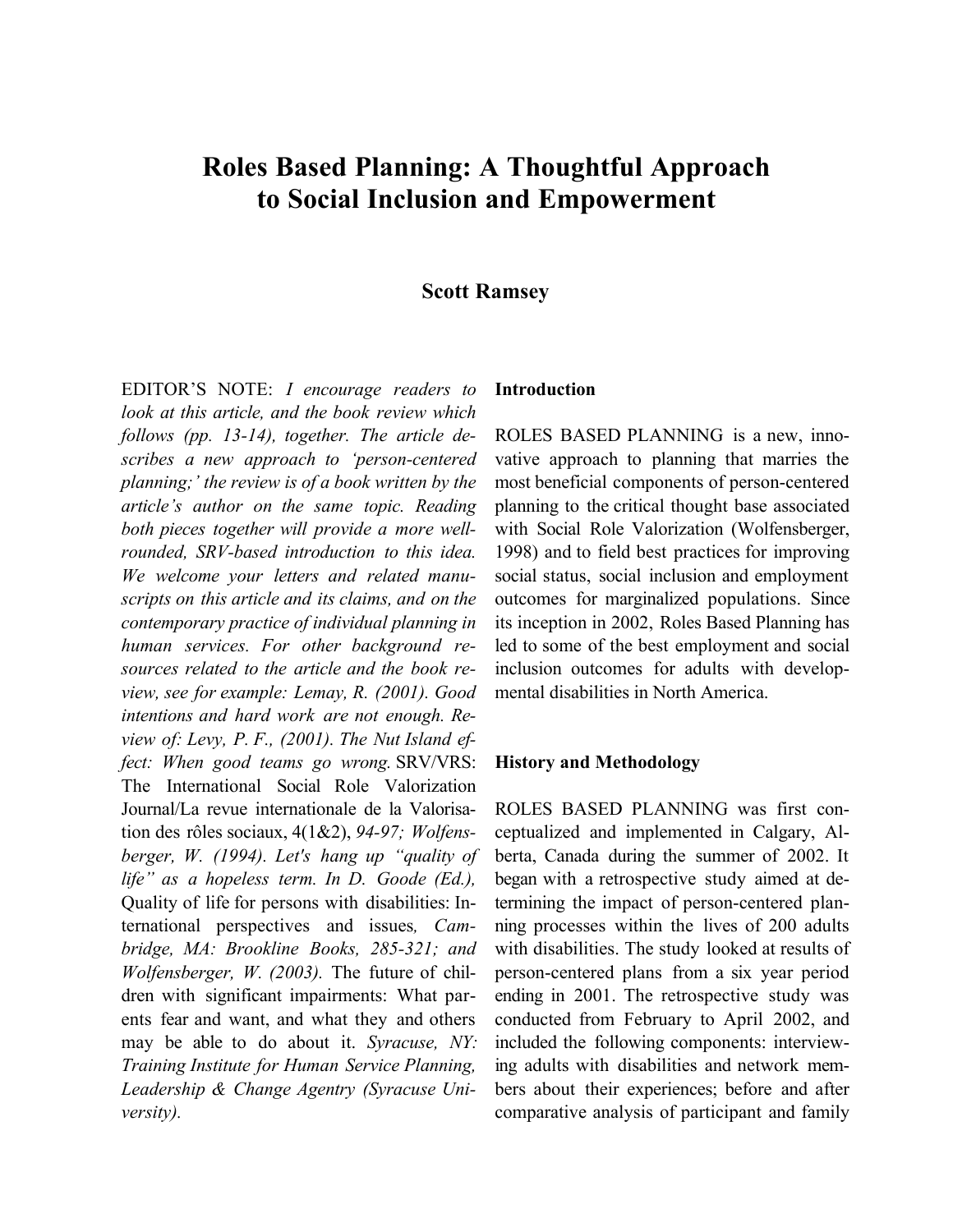satisfaction survey results; quantitative comparison of outcomes against baseline measures in key areas; reviewing the nature of goals established during 300 planning meetings; and obtaining feedback from planning facilitators and direct support personnel.

While many positive impacts associated with person-centered planning were evident within study results, several problematic areas also emerged that appeared to be either inherent within the process itself and/or its underlying assumptions. As such, Roles Based Planning was developed to reinforce the most beneficial elements of person-centered planning while simultaneously addressing its more problematic components.

Prior to turning to the specific pros and cons associated with person-centered planning, it is important to note that the planning facilitation team involved with this study:

- Received their original training directly from the founders of person-centered planning;
- placed strong emphasis upon adhering to the original tenets of planning as they had been taught;
- received supplementary training and consultation with their mentors to ensure they remained on track;
- pursued person-centered planning as a dedicated six-person team whose entire role surrounded planning facilitation; and
- were employed by a large service provider agency, yet remained intentionally separated from the direct service delivery component to minimize the inherent conflict of interest associated with conducting inhouse planning.

### *Study Findings*

On the positive side, the original study results of person-centered planning processes indicated that families and support staff had sig-

nificantly increased their knowledge base about what planning participants (i.e., the adults with disabilities) liked, and were able to translate this added knowledge into expanding opportunities for most people within the community, albeit mostly in the form of leisure pursuits. At the individual level, planning participants reported feeling significantly more respected and empowered to make choices in their lives. And finally, at the organizational level, study participants indicated that person-centered planning had been a strong influencing factor in the closure of agency group homes, sheltered workshops, crew sites and work enclaves in favor of more inclusive alternatives.

On the more problematic side, study results also revealed the following ten areas of concern surrounding the person-centered planning process:

1. Planning participants generally chose what they thought would be the most fun or what was most familiar without considering the potential negative impacts of immediate decisions upon: longer term opportunities, societal perceptions, and/or reinforcement of common negative stereotypes.

2. Employment rates plummeted as people chose recreational pursuits over work.

3. Remaining employment roles remained largely devalued, with the majority of roles continuing to involve cleaning, recycling and fast food.

4. Planning participants frequently had not been provided sufficient experience or information upon which to base informed decisions.

5. Planning participants had frequently been manipulated into making specific decisions by support staff and/or network members who possessed an intimate knowledge of how to get them to agree with predetermined options.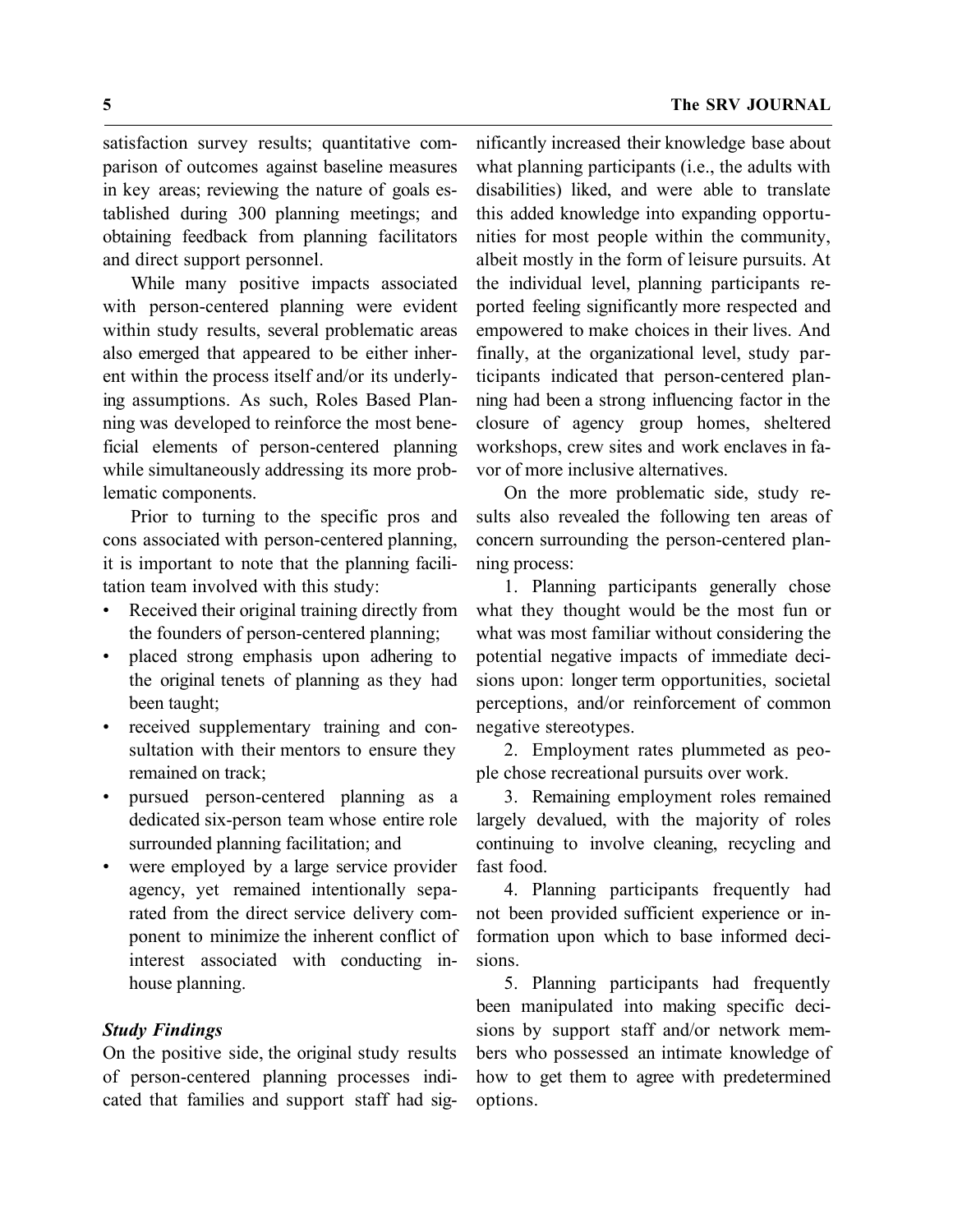6. Plans rarely addressed barriers to supporting people, perhaps for fear of casting anything negative into the planning process, and perhaps also out of the naive assumption that such challenges would disappear if people were really receiving exactly what they wanted.

7. Plan follow through was often not completed, i.e., accountability for plan completion and/or revising plans did not occur naturally within most networks.

8. Many support staff began to use the rationale of 'choice' as justification for continuing questionable support practices, i.e., the word 'choice' became a 'sacred cow.'

9. Despite planning participants' feeling more empowered and having increased physical presence within the community, they really were not becoming any more socially valued or included.

10. Many networks indicated that the person-centered planning process was overly utopian and at times harmful to their son or daughter, reporting that it led them down the proverbial 'garden path' only to be disappointed in the end.

#### *Interpretation of Results*

Based upon noted findings, it became evident that while person-centered planning provided many beneficial outcomes for people with disabilities, it did not fully take into account societal dynamics, manipulating influences upon the person and/or the importance of social contribution, and therefore also resulted in the creation of counterbalancing negative impacts. In other words, the potential for person-centered planning to significantly impact people's lives for the positive was strongly correlated with the extent to which such factors listed above had been, or had not been, taken into consideration. Taken as a whole, the 2002 study results indicated that the benefits and

drawbacks of implementing person-centered planning balanced each other out to such an extent that it succeeded in yielding only marginally positive impacts in the lives of most of the 200 planning participants. On the more positive side, however, study results also indicated the potential for such pitfalls to be overcome by placing greater emphasis upon the importance of social contribution, intentional relationship facilitation, valued roles, disproving negative stereotypes and introducing a more critical thought base into the process.

#### *Additional Anecdotal Observations*

Based upon the preceding findings, a member of the study team consulted with a variety of service provider organizations locally, nationally and internationally to verify if similar patterns surrounding person-centered planning were being observed elsewhere. Anecdotal evidence suggested that not only were similar outcome patterns being observed on a large scale, but that the self-determination paradigm itself had become severely corrupted within the service sector through service provider misapplication of the paradigm. Since person-centered planning is closely aligned with self-determination principles, many felt that corruption of this paradigm was creeping into planning processes, thereby further eroding the types of outcomes being achieved. Comments also suggested that self-determination and person-centered planning had been around long enough for service providers to locate the loop holes, and corrupt the language and tenets of each to the point where they were no longer what they once had been, or set out to achieve. What person-centered planning and self-determination are today was rarely what their founders had set out for them to be in either intent or practice.

Three prevalent trends surrounding self-de-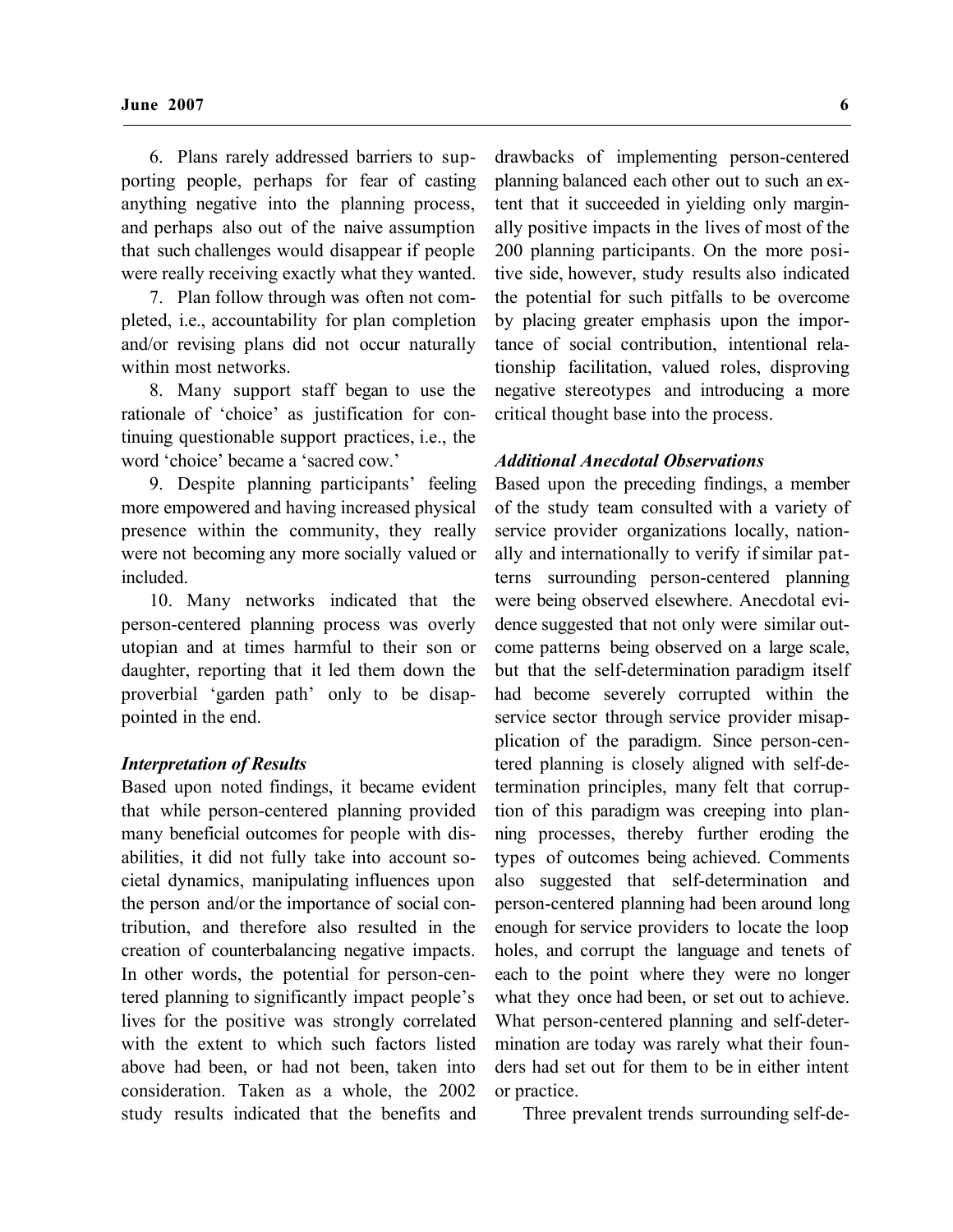termination dominated these discussions, including:

1. The tendency to view self-determination as an end unto itself, rather than as a tool or means for helping people to build better lives in the community.

2. The tendency to selectively choose amongst the principles of self-determination; placing emphasis upon only one or a few principles while ignoring the rest. Most commonly, this trend manifested itself in the form of emphasizing the principles of 'freedom' and sometimes 'authority' while nearly always ignoring the principle of 'responsibility.'

3. The tendency to equate the words 'choice' and 'self-determination' as being one and the same, even where such choices had been uninformed, irresponsible and/ or manipulated by others.

In summary, consultations with service provider organizations around person-centered planning indicated that not only had the results of the study been borne out by the experience of other service providers who had attempted to stay true to original planning tenets, but that even more problematically, the self-determination and person-centered planning movements were fast becoming subverted in a manner identical to what had happened to the normalization movement (Flynn and Lemay, 1999; Wolfensberger, 1972) decades before. This should in no way be interpreted as detracting from the many benefits and positive impacts that each of these movements or paradigms have had within the disability sector, but rather as an observation that few good things are capable of surviving much more than a decade within the service provision world before becoming subverted by those who fail to study and/or apply their principles thoughtfully in the lives of real people.

# *Foundational Conclusions*

Informed by the preceding study results, the following set of conclusions were established which would later provide the foundational building blocks for the creation of Roles Based Planning:

- Planning needed to be rooted in something deeper than an overly simplified notion of choice -- something that would guarantee critical discussion and provide a stabilizing framework or reference point when things went wrong or got messy.
- Planning needed to consider the culture, times and social realities within which people live. In other words, it needed to pay more attention to the challenges, barriers and stereotypes that would be encountered on a day to day basis rather than ignore their existence, plan for a hypothetical person and hope for the best.
- Planning needed to place additional emphasis upon **informed** decision-making by providing people with extensive exposure to options related to their interests, introducing them to new options in comfortable ways and providing them with sound advice.
- Planning needed to actively promote the importance of work over leisure, and present employment as a societal expectation rather than as a choice or right.
- Planning needed to shift focus from filling schedules with activities and keeping people entertained, to addressing factors that would make more of a positive difference in their lives as its foremost priority, i.e., responding to their most pressing needs. This does not mean that leisure has no place in people's lives, but rather that it receives a far disproportionate amount of attention from human service agencies even when overarching needs -- like having friends in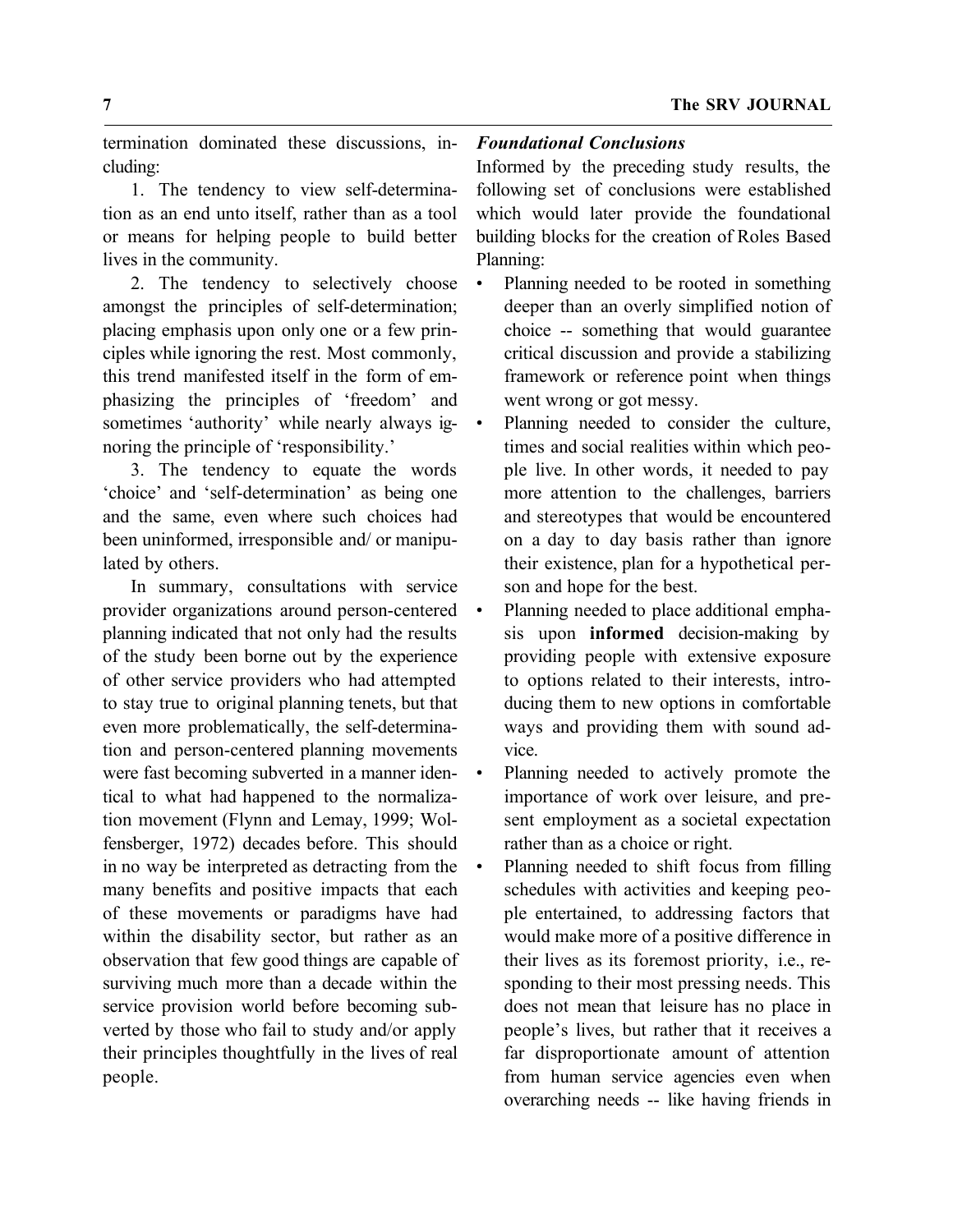the community, a means to communicate and employment -- remain unaddressed.

• And finally, planning needed to move beyond being accountable for process only, and hold itself accountable to the higher standard of achieving positive outcomes.

PUT ANOTHER WAY, planning needs to be about more than simply promoting choice and having fun if it is to make a tangible difference in people's lives. Good planning is founded upon each person's interests, dreams and aspirations but also requires consideration of the culture, times, and social realities within which people live. It requires critical discussion and intense debate about societal expectations, the reality of stereotypes and what will make the most positive difference in the life of each person. It requires identifying and planning to surmount the barriers that are sure to be encountered. It requires emphasis upon the importance of social contribution, image and intentional relationship facilitation. It requires providing people with disabilities with the information and experience necessary to make truly 'informed decisions,' including that information which may be difficult to hear.

Based upon such considerations, four additional broad conclusions surrounding field paradigms were also adopted as part of the Roles Based Planning creation process. **First**, radical (mis)application of self-determination principles was likely to result in personal empowerment but usually came at the expense of being devalued and socially excluded by the community. **Second**, radical (mis)application of Social Role Valorization (SRV) principles was likely to result in social valuation and inclusion but usually came at the expense of personal empowerment. **Third**, by marrying the principles of self-determination to those of Social Role Valorization, a win-win situation

could be achieved in which all objectives could be successfully attained, i.e., social valuation, inclusion and empowerment. And **fourth**, when the principles of each paradigm were in conflict, adhering to the principles of informed decision-making would provide the most ethical basis upon which to decide a course of action. By necessity, informed decision-making would also require the presentation of information about anticipated negative ramifications likely to arise from selecting specific options being included as part of the choice process.

#### **What is Roles Based Planning?**

ROLES BASED PLANNING is a thoughtful means of personal planning that:

1. Starts with the dreams and interests of each person;

2. ensures each person has been provided with sufficient information and direct experience to make informed decisions about their future;

3. applies critical thought to how each dream or interest can be pursued in ways that will help each person be seen as a valued, contributing citizen and optimize their opportunities for developing friendships;

4. identifies and attempts to overcome the negative impacts of societal stereotypes upon people with disabilities;

5. identifies and responds to each person's most pressing needs and barriers to success as part of the planning process; and

6. shifts focus from filling time with activities to thoughtfully and thoroughly pursuing valued roles (Wolfensberger, 1998, pp. 25- 33, 44-49, 82-95, 106-108) and relationships within the community.

In short, it is intended to help people achieve the good things in life (Wolfensberger,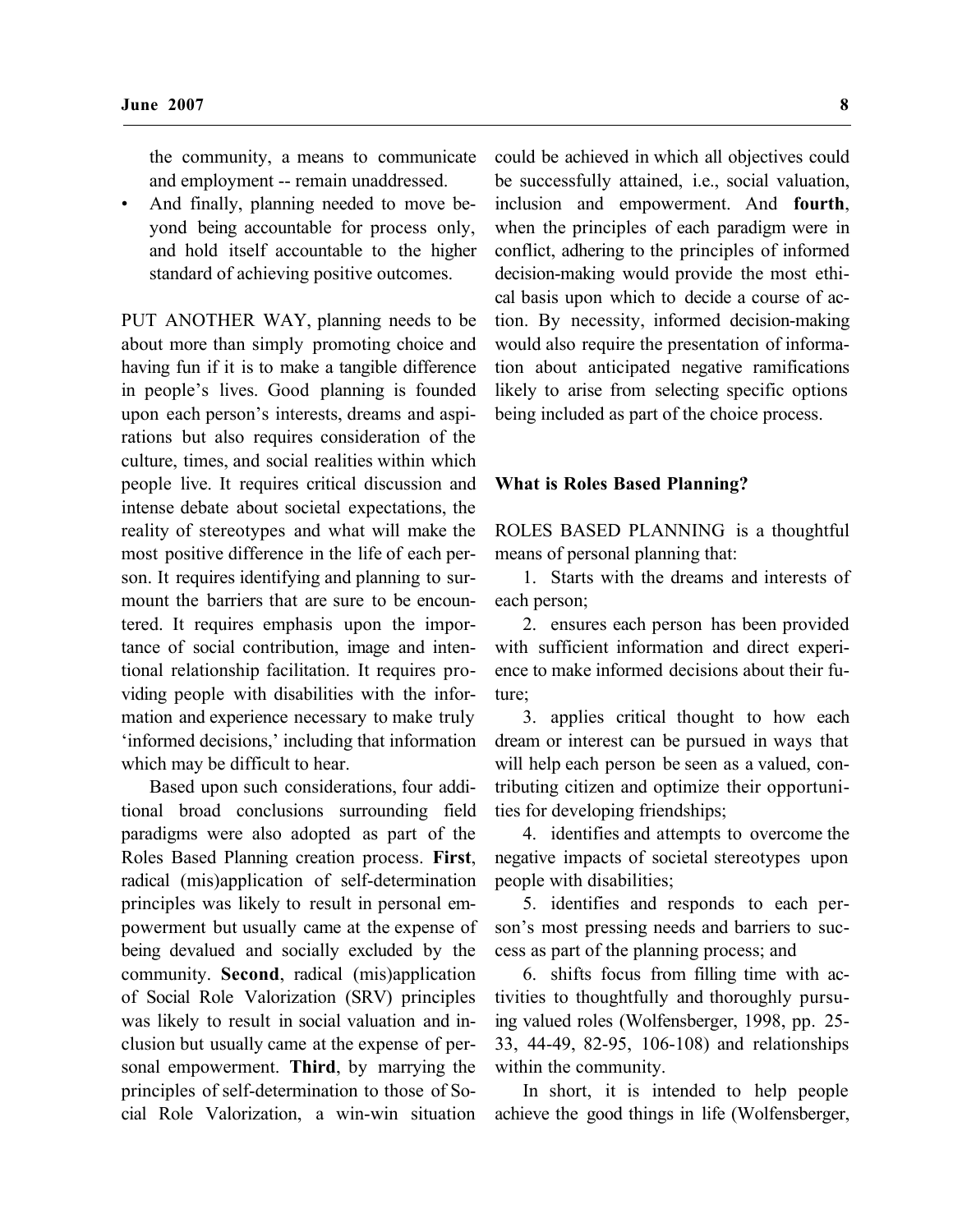Thomas & Caruso, 1996) and be seen as valued, contributing citizens.

# *Roles Based Planning Underlying Beliefs*

Roles Based Planning is founded upon the following set of underlying beliefs:

- Each person, supported by those closest to them, is capable of dreaming and making important decisions about their future.
- Everyone has the capacity for growth and learning throughout their lifespan (Wolfensberger, 1998, p. 70).
- Service providers bear a heavy obligation to ensure people they support are making informed and non-manipulated decisions.
- Valued roles and friendships within the community provide each person with the best opportunity to achieve the good things in life.
- Any interest can be explored in ways that will optimize opportunities for achieving valued roles and relationships within the community; unfortunately, the opposite is also true.
- The vulnerability of people with disabili-

ties to negative stereotyping, discrimination, and devaluation make it necessary to think deeply upon all issues of support.

- Society is unlikely to adopt the view that people with developmental disabilities have inherent worth on any large scale without efforts to improve the image, skills, societal contributions and types of roles held by people with developmental disabilities.
- Work is a societal expectation, NOT a choice or right.
- Barriers to the success of plans can be addressed positively in empowering ways and must be discussed within the development of any realistic plan.

# *How is Roles Based Planning Different From Person-Centered Planning?*

Roles Based Planning differs from person-centered planning in both underlying beliefs and practical considerations surrounding the planning process itself. The following table highlights additional areas where more significant differences exist between the two approaches.

| <b>Person-Centered Planning</b>                                    | <b>Roles Based Planning</b>                                                                                                                                                                                                                                                                                                                                                                 |
|--------------------------------------------------------------------|---------------------------------------------------------------------------------------------------------------------------------------------------------------------------------------------------------------------------------------------------------------------------------------------------------------------------------------------------------------------------------------------|
| Facilitator follows lead of person and<br>network.                 | Facilitator's role expanded to include challenging networks to apply<br>field best practices and SRV principles when deciding how and where<br>to pursue the person's dreams and interests.                                                                                                                                                                                                 |
| Prioritizes what person wants/enjoys<br>most as foremost priority. | Prioritizes person's most pressing needs, i.e., what will have the<br>most impact in improving their quality of life as top priority, e.g.,<br>employment, friends, being able to communicate effectively, etc.                                                                                                                                                                             |
| Rarely addresses barriers within the<br>planning process.          | Considers addressing barriers an essential element of planning but<br>does so in a respectful and empowering way.                                                                                                                                                                                                                                                                           |
| Results in completing lists of activi-<br>ties                     | Moves beyond activities to holistically pursue valued roles – consi-<br>ders selection of optimal:<br>• Environments -- to set up conditions where people can be seen at<br>their best and maximize potential for facilitating relationships.<br>• Associations/people/contacts -- to enhance image, increase positive<br>role modeling, network, and improve opportunities for the future. |
|                                                                    | CONTINUED                                                                                                                                                                                                                                                                                                                                                                                   |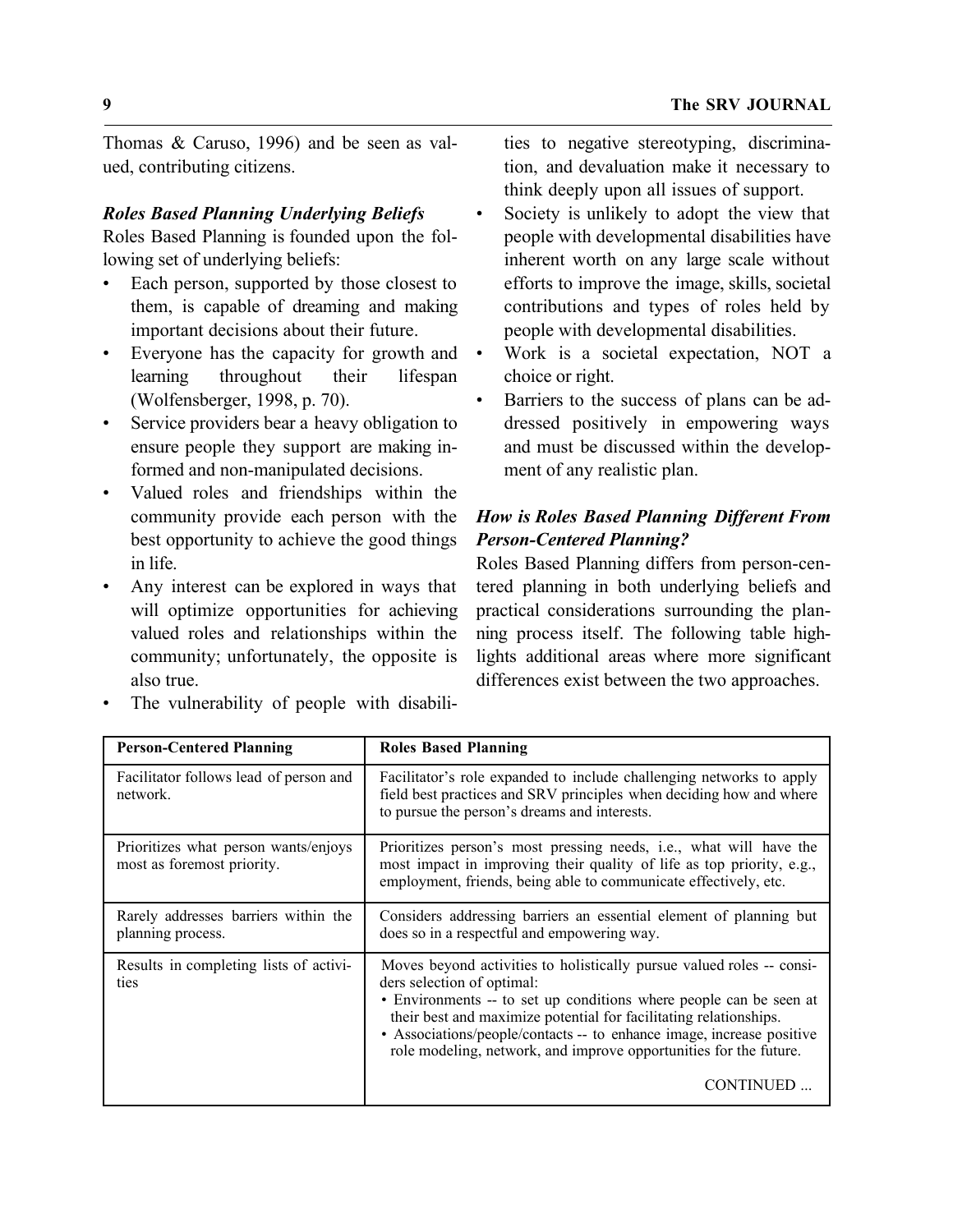| <b>Person-Centered Planning</b>                                                                       | <b>Roles Based Planning</b>                                                                                                                                                                                                                                                                                                                                                                                                                                                                                                                                                                                                                                                                                    |
|-------------------------------------------------------------------------------------------------------|----------------------------------------------------------------------------------------------------------------------------------------------------------------------------------------------------------------------------------------------------------------------------------------------------------------------------------------------------------------------------------------------------------------------------------------------------------------------------------------------------------------------------------------------------------------------------------------------------------------------------------------------------------------------------------------------------------------|
|                                                                                                       | • Timing -- to ensure people come into contact with the<br>same people on a regular basis, thereby increasing<br>chances for relationship facilitation.<br>• Activities -- to challenge growth and tear down nega-<br>tive stereotypes, i.e., child, incompetent, nothing-to-<br>offer, drain on society, etc.<br>• Language learning opportunities -- to ensure people<br>are equipped with the language and terminology nec-<br>essary to be taken seriously within specific roles.<br>• Active and passive learning mechanisms -- to acceler-<br>ate the learning curve.<br>• Personal image -- to ensure people dress for success<br>and put their best foot forward by creating a positive<br>impression. |
| Enjoyment of activities often seen as ends unto<br>themselves.                                        | Goes the extra mile by pursuing enjoyable activities at<br>optimal times, in optimal community locations and<br>with maximum effort to actively facilitate relationships.                                                                                                                                                                                                                                                                                                                                                                                                                                                                                                                                      |
| Does not directly address issue of societal norms or<br>distinguish between legitimate program roles. | Attempts to mirror societal norms as a means to dispel<br>negative stereotypes, promote commonality and social<br>inclusion. Always considers legitimate program roles to<br>avoid making people appear incompetent.                                                                                                                                                                                                                                                                                                                                                                                                                                                                                           |
| Does not directly address vulnerability to, or po-<br>tential reinforcement of, negative stereotypes. | Highly conscious of vulnerability to stereotyping,<br>avoids reinforcing negative stereotypes and attempts to<br>prove them wrong through practical example.                                                                                                                                                                                                                                                                                                                                                                                                                                                                                                                                                   |
| Presents employment as an option or choice.                                                           | Presents employment/social contribution as a societal<br>expectation.                                                                                                                                                                                                                                                                                                                                                                                                                                                                                                                                                                                                                                          |
| Action plans generally project one year into the fu-<br>ture.                                         | Action plans project no more than three months into<br>the future to increase flexibility and responsiveness.                                                                                                                                                                                                                                                                                                                                                                                                                                                                                                                                                                                                  |
| Accountable for process only.                                                                         | Accountable for both process and outcomes.                                                                                                                                                                                                                                                                                                                                                                                                                                                                                                                                                                                                                                                                     |
| Rooted in self-determination paradigm.                                                                | Marries principles of self-determination to those of So-<br>cial Role Valorization to improve grounding and pro-<br>mote critical thinking.                                                                                                                                                                                                                                                                                                                                                                                                                                                                                                                                                                    |

# *Additional Safeguards*

While remaining cognizant of the manner in which self-determination and person-centered planning have been misapplied and perverted within the human service sector over the past decade, Roles Based Planning proactively attempts to save itself from a similar fate by the following means:

• Ensuring the question of *"What will it take to help each person build a better life in the* 

*community?"* remains the central question of the entire planning process. In this manner, and by ensuring facilitators remain highly conscious of the tendency of service providers to transform means into ends, Roles Based Planning attempts to maintain focus where it belongs -- on the individual and helping them to achieve a better life;

• requiring facilitators to complete a 3-or 4 day SRV workshop, PASSING (Wolfens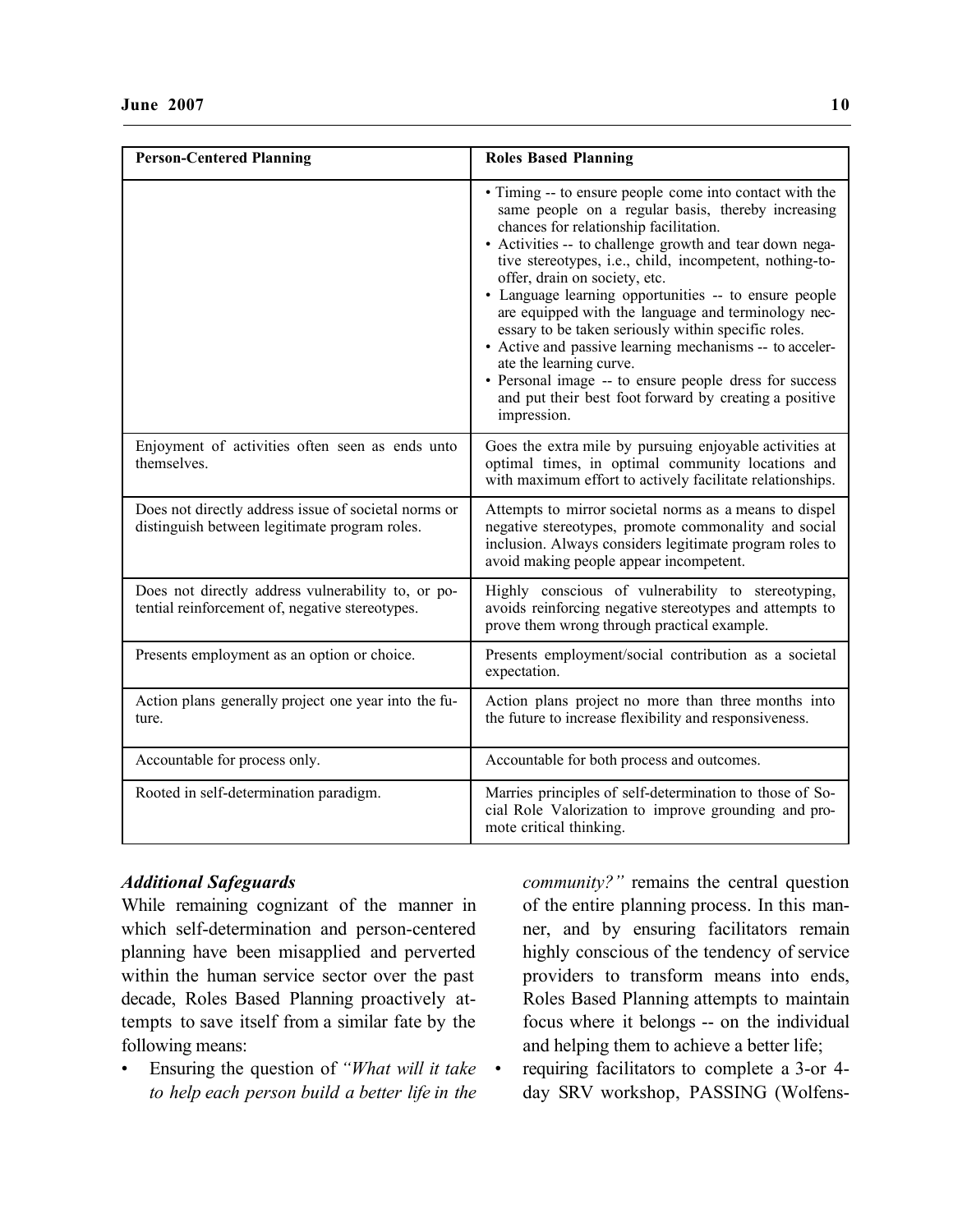berger & Thomas, 1983) training, and Roles Based Planning facilitation training as mandatory training requirements. Planning facilitators are additionally expected to possess strong backgrounds surrounding relationship facilitation, career support, augmentative communication, mediation and negotiation, positive behavior support, community development and self-determination principles. Through the establishment of such rigorous training requirements, Roles Based Planning seeks to avoid the tendency of many to stick to what they know, or to pick and choose amongst principles in favor of considering how all available tools may be best used to each person's benefit; and

• adding the elements of asking critical questions, conducting best practices education and challenging networks as essential elements of the facilitator's role. Through such means, facilitators are expected to expose truth, provide balanced information and ensure that each person has been provided with sufficient direct experience and information upon which to base informed decisions.

DESPITE SUCH additional safeguards, they represent only a stalling action against approaching erosion and subversion within the human service sector. Due to the force and speed with which paradigms and approaches become corrupted within the service provision sector, it would be naïve to assume that any amount of safeguarding will preserve this approach fully from the same fate faced by selfdetermination and person-centered planning over the long term.

Despite all of this, Roles Based Planning represents a promising development within the current disability sector. Having already produced vastly superior outcomes to person-centered planning, Roles Based Planning is a tool that will provoke significant positive change in many people's lives over the next decade or two, until such inevitable perversions take sufficient hold.

### *Roles Based Planning Results*

Based upon a subsequent four years experience since the original 2002 study (during which time Roles Based Planning was implemented with the **same** 200 adults from the original study), the following results were achieved, representing what the planning team believes is some of the best outcomes within North America:

- 65% increase in people pursuing all activities during service hours in a fully inclusive manner -- currently 90%.
- 44% increase in people who have at least one friend in the community -- currently 57% .
- 38% increase in people employed above minimum wage within the community - currently 73%.
- 36% increase in average hourly wages currently \$8.18 CDN/hour.
- Elimination of wage exemptions.
- Enhanced nature of employment roles being obtained -- micro fiche, data entry, certified daycare worker, security, cashier, retail, skilled trades, manufacturing, etc.
- Highest service provider satisfaction ratings ever achieved within the hosting agency from people with disabilities and their family members.

# **Conclusion**

ROLES BASED PLANNING offers a practical alternative to person-centered planning and has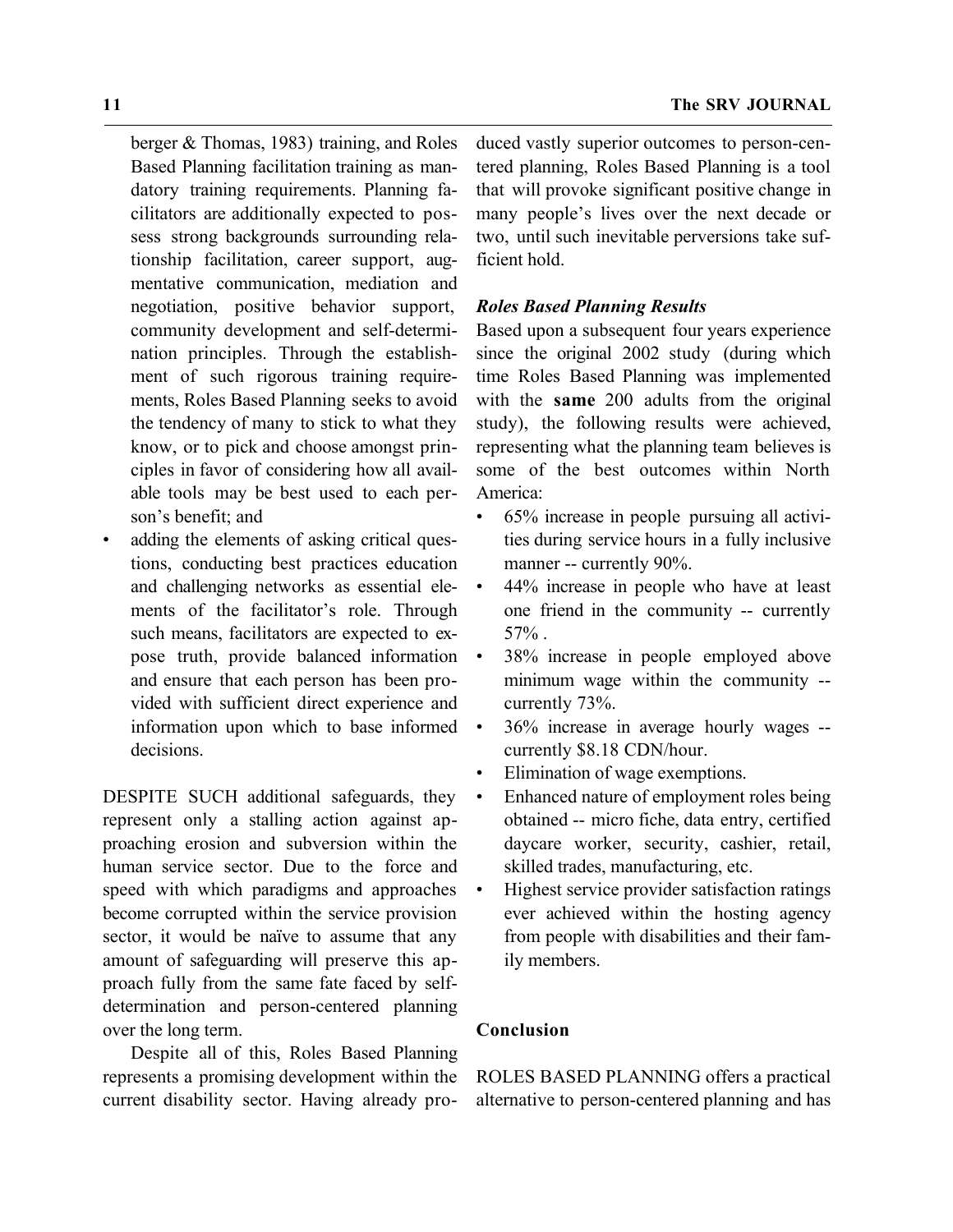achieved significantly improved outcomes over its predecessor. By marrying the critical thought base of Social Role Valorization to the most beneficial components of person-centered planning and field best practices surrounding relationship facilitation, career support and community inclusion, Roles Based Planning has built upon the work of giants in the field such as Wolf Wolfensberger, John O'Brien, Angela Amado and John McKnight, combined their expertise into a unified approach, and built a stronger, more effective form of planning as a result. Roles Based Planning represents a next evolution in planning and a promising development within the disability sector in terms of helping people with disabilities become more valued and socially included within today's society.

Admittedly, neither the original 2002 study of person-centered planning outcomes, nor the analysis of Roles Based Planning results, identified potential other factors which may also have influenced these results, e.g., different funding levels, differing levels of family or community involvement, experience level of the service workers involved, increased level of experience and knowledge of the planning facilitators, etc. Nonetheless, this does not take away from what is a powerful new planning approach.

Person-centered planning has the potential to significantly increase its positive impacts in the lives of people with disabilities where facilitators have additional training in Social Role Valorization and use this knowledge base to stimulate more critical discussion within the planning process. Such cross-training is rarely seen, as the requirement for facilitators to complete SRV and PASSING (Wolfensberger and Thomas, 1983) training is not built into the process as a safeguarding measure, and in many instances person-centered planning facilitators

view the self-determination paradigm as being completely incompatible with SRV principles. As such, Roles Based Planning may provide just the incentive needed for everyone to take another look at what each paradigm has to offer so that people with disabilities themselves benefit to the maximum extent possible.

#### **References**

Flynn, R. J., & Lemay, R. A. (Eds.) (1999). *A quartercentury of Normalization and Social Role Valorization: Evolution and impact.* Ottawa: University of Ottawa Press.

Wolfensberger, W. (1972). *The principle of Normalization in human services.* Toronto: National Institute on Mental Retardation.

Wolfensberger, W. (1998). *A brief introduction to Social Role Valorization: A high-order concept for addressing the plight of societally devalued people, and for structuring human services* (3rd ed.). Syracuse, NY: Training Institute for Human Service Planning, Leadership & Change Agentry (Syracuse University).

Wolfensberger, W., & Thomas, S. (1983). *PASSING (Program Analysis of Service Systems' Implementation of Normalization Goals): Normalization criteria and ratings manual* (2nd ed.). Toronto: National Institute on Mental Retardation.

Wolfensberger, W., Thomas, S., & Caruso, G. (1996). Some of the universal "good things of life" which the implementation of Social Role Valorization can be expected to make more accessible to devalued people. *SRV/VRS: The International Social Role Valorization Journal/La revue internationale de la Valorisation des rôles sociaux, 2(2),* 12-14.

*SCOTT RAMSEY is the CEO of the Anti-Marginalization Task Force in Alberta, Canada (scottr@antimarginalization.com), as well as an author and speaker. He has been employed within the disability sector for approximately 20 years.*

#### **The citation for this article is:**

Ramsey, S. (2007). Roles Based Planning: A thoughtful approach to social inclusion and empowerment. *The SRV Journal, 2(1),* 4-12.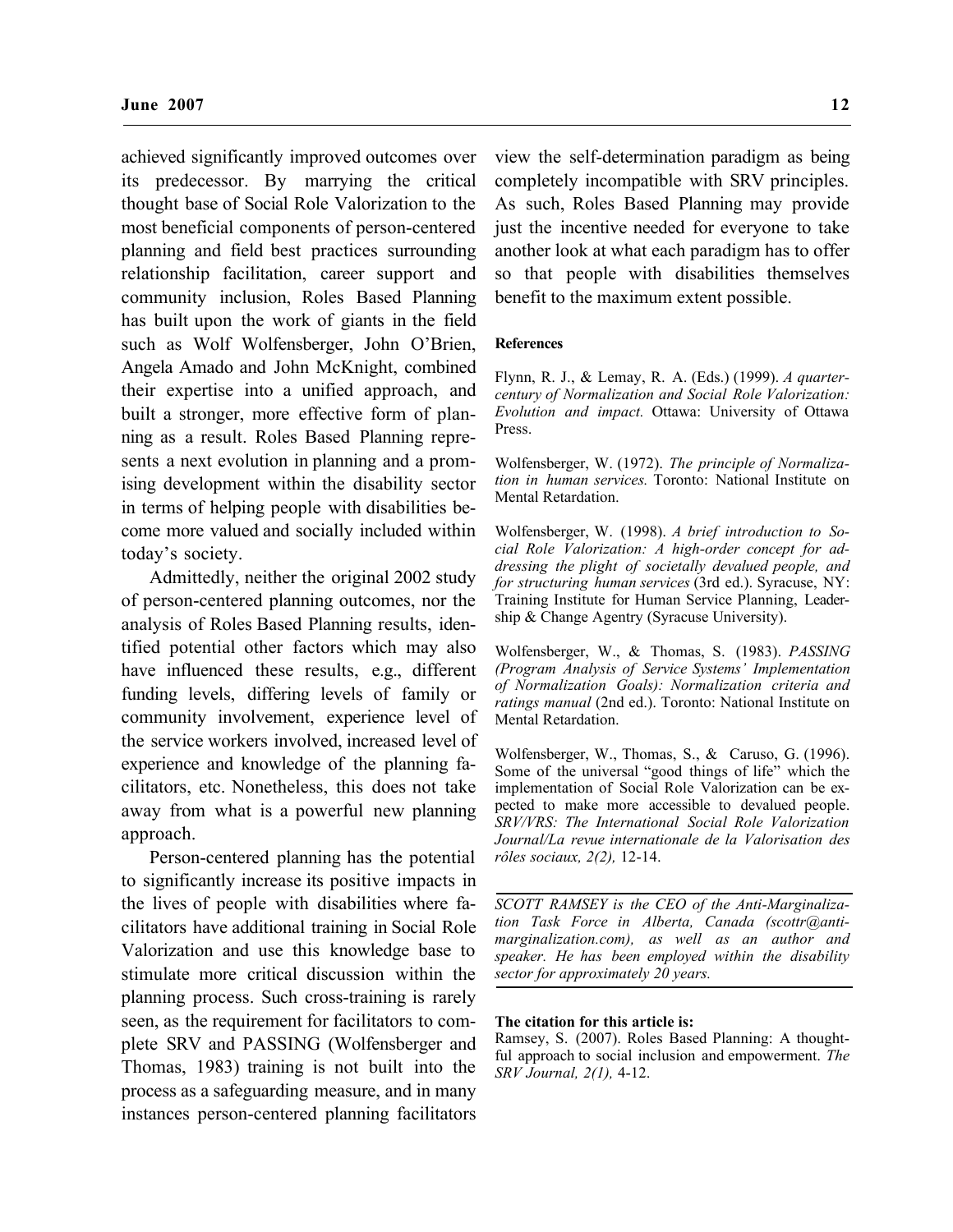**ROLES BASED PLANNING: A THOUGHTFUL APPROACH TO SOCIAL INCLUSION AND EMPOWERMENT.** By SCOTT RAMSEY. Developmental Disabilities Resource Centre of Calgary, Calgary, Alberta, Canada, 55 pages, 2005. Available for  $$20 +$ GST, S&H, from 4831 Richardson Way SW, Calgary, Alberta T3E 7B7, Canada.

# **Reviewed by Wolf Wolfensberger & Susan Thomas**

THIS MONOGRAPH sketches a roles-based personal planning process in contrast to all sorts of other individualized planning approaches, including so-called person-centered planning. While it flirts with some contemporary crazes, it is one of the few works of its kind that is systematic in sketching out some of the problems and misuses of the rights orientation, the self-determination ideology, the community inclusion movement, etc. Its approach presupposes an understanding of Social Role Valorization (SRV) by the planning participants, and then gives a large number of very useful tips on how to go about role planning.

The emphasis on social roles and what it would take to attain desired roles is to be commended, as this is certainly different from what many kinds of personal futures planning produce.

The book implies, perhaps unintentionally, that this roles-based planning approach is meant for adults. But of course SRV is just as applicable to children and young people, and to the aged, even though the way such a planning meeting would be conducted, how much weight would be given to a child's input, etc., would presumably differ from that with an adult.

Somewhere, it would be helpful if it were

acknowledged that while it is important to recognize, take note of, and possibly record (e.g., on a chart) the role or roles that a person badly wants, those participating in the planning should take account of what can be deemed feasible (as the SRV implementation steps emphasize), and what is and is not good for the person and for others. This will sometimes mean that roles desired by a person simply cannot be pursued, and maybe should not be pursued, and that instead, maybe an alternative role, or a role that captures only some of what is desired by the unfeasible/not-good-for-theperson role, ought to be crafted or pursued.

We have found the graphics produced during some personal planning meetings to be often very clever, but not necessarily very helpful to people who did not participate in the meetings. Therefore, we suggest that they be printed with a note that these are samples of what a roles-planning group might produce after discussion about a specific individual, but that participants do not *have* to produce such a graph, and that putting things in words rather than pictures can sometimes be more powerful -- or at least acceptable, as long as everyone participating in the meeting can *understand* whatever is produced.

However, one shortcoming of the approach taken in this monograph -- the same as apparently in all other more recent individual planning ones -- is that it does not take into account that such planning needs to be an organically evolving process that is iterated over time as either progress is made with the person planned for, or as no progress occurs, or new obstacles appear. We do not recall having seen that problem adequately addressed in the literature on individual planning. We have always emphasized that the things that need to be